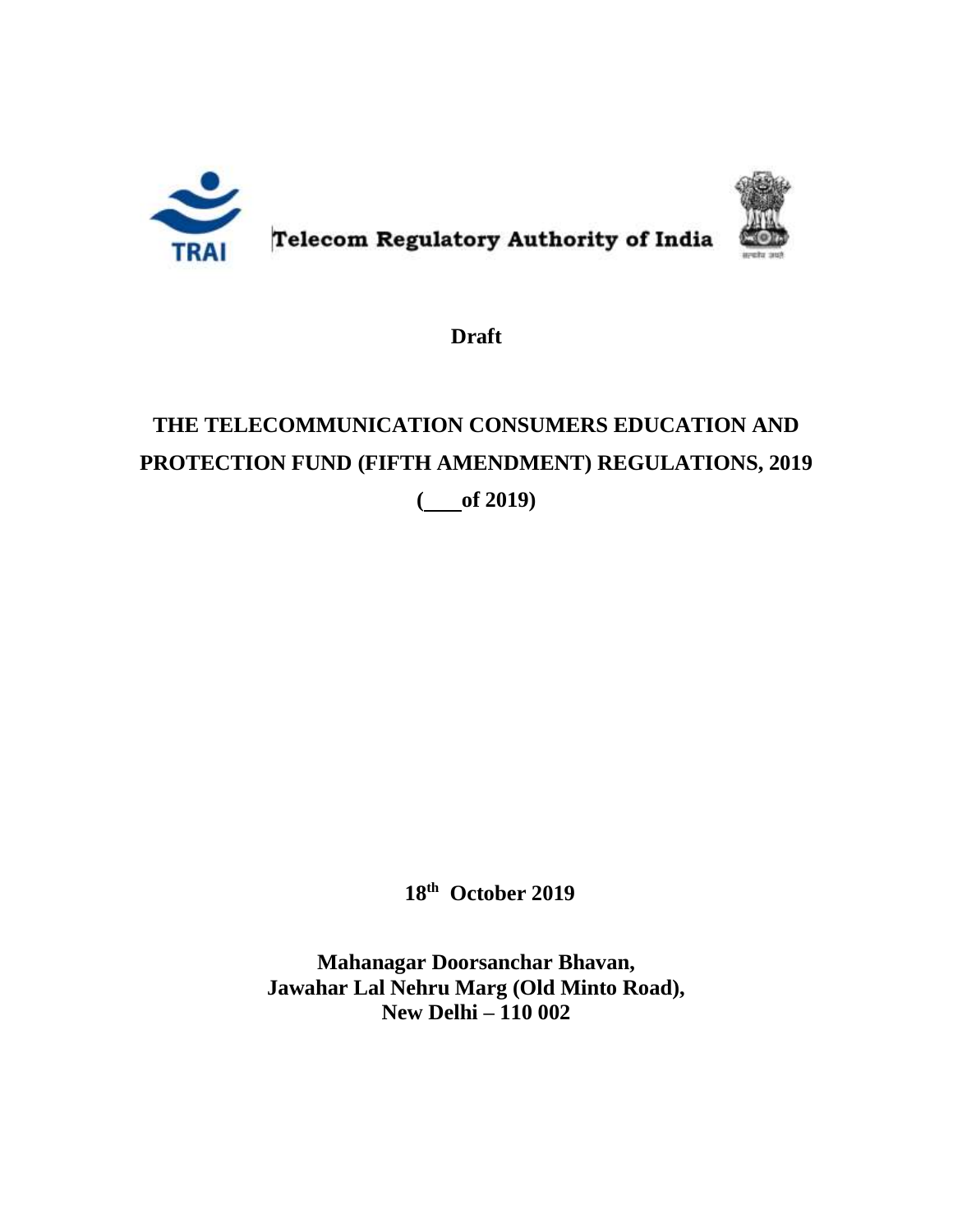Written comments on the draft Telecommunication Consumer Education and Protection Fund (Fifth Amendment) Regulations, 2019 are invited from the stakeholders by **18th November, 2019**. Comments will be posted on TRAI's website [www.trai.gov.in.](http://www.trai.gov.in/) The comments may be sent, preferably in electronic form, to Shri Sanjeev Banzal, Advisor (CA & IT), Telecom Regulatory Authority of India, on the e-mail:- [ca@trai.gov.in](mailto:ca@trai.gov.in) and smk.chandra@trai.gov.in. For any clarification/ information, Sh. Sanjeev Banzal, Advisor (CA&IT) may be contacted at Tel. No.: +91-11-23210990.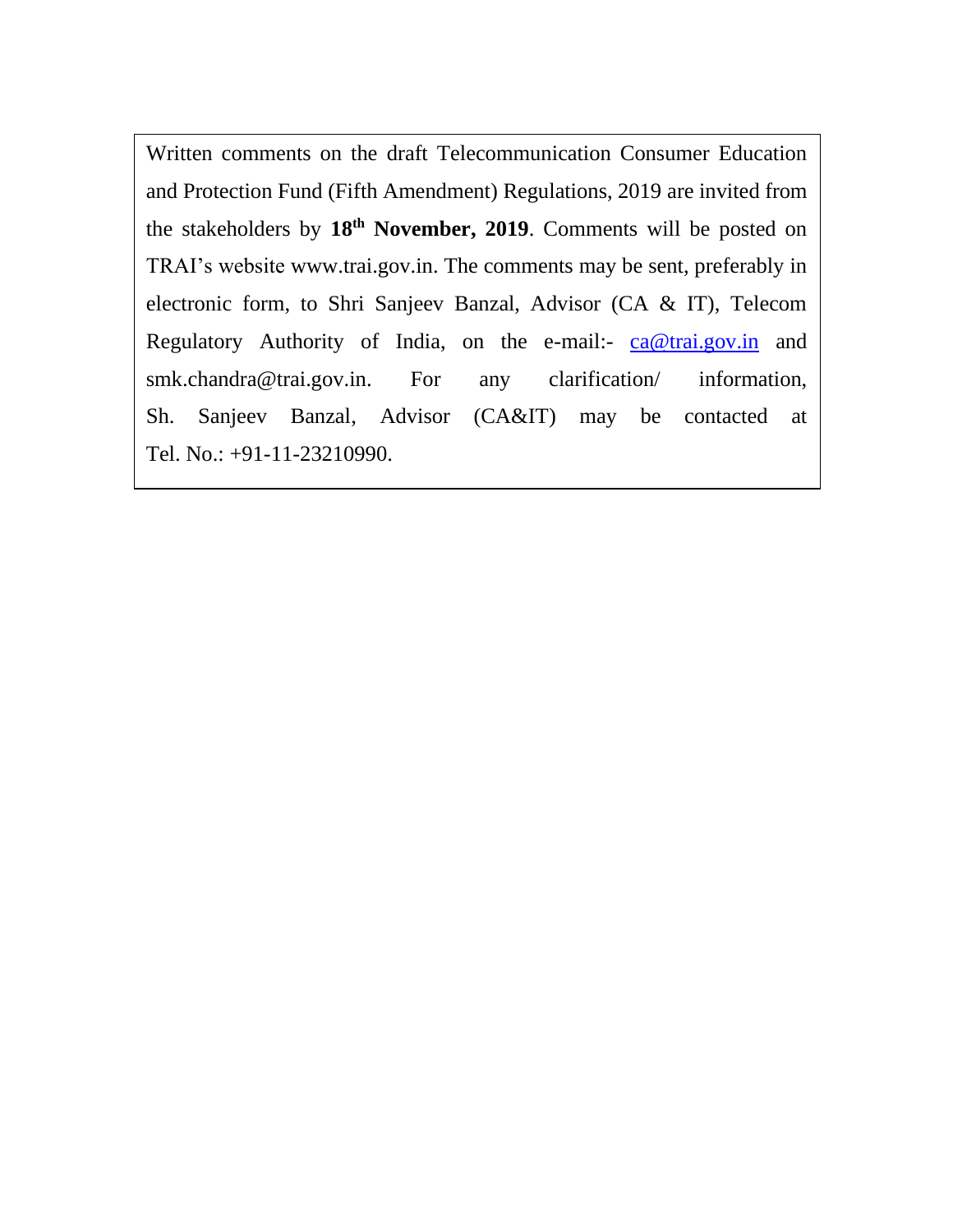## **TO BE PUBLISHED IN THE GAZETTE OF INDIA, EXTRAORDINARY, PART III, SECTION 4 TELECOM REGULATORY AUTHORITY OF INDIA NOTIFICATION**

New Delhi, the \_\_\_\_\_, 2019

No. 324-5/2018-CA ---In exercise of the powers conferred upon it under section 36 of the Telecom Regulatory Authority of India Act, 1997 (24 of 1997), the Telecom Regulatory Authority of India hereby makes the following regulations further to amend the Telecommunication Consumers Education and Protection Fund Regulations, 2007 (6 of 2007), namely :-

### **TELECOMMUNICATION CONSUMERS EDUCATION AND PROTECTION FUND (FIFTH AMENDMENT) REGULATIONS, 2019**

( of 2019)

1. (1) These regulations may be called the Telecommunication Consumers Education and Protection Fund (Fifth Amendment) Regulations, 2019.

(2) They shall come into force from the date of their publication in the Official Gazette.

- 2. In regulation 3 of the Telecommunication Consumers Education and Protection Fund Regulations, 2007 (6 of 2007), -
	- (a) in sub-regulation  $(1)$ , -
		- (i) the words "in excess of" shall be omitted;
		- (ii) for sub-clause (i), the following sub-clause shall be substituted, namely: -

"(i) in excess of the rates of telecommunication service determined under any regulation or order or direction made under the Act, in a case where the rates have been determined and notified under sub-section (2) of section 11 of the Act; or";

(iii) for sub-clause (ii), the following sub-clause shall be substituted, namely: -

"(ii) in excess of the rates announced by the service providers, in a case where the rates have been notified as rates under market forbearance under sub-section (2) of section 11 of the Act; or";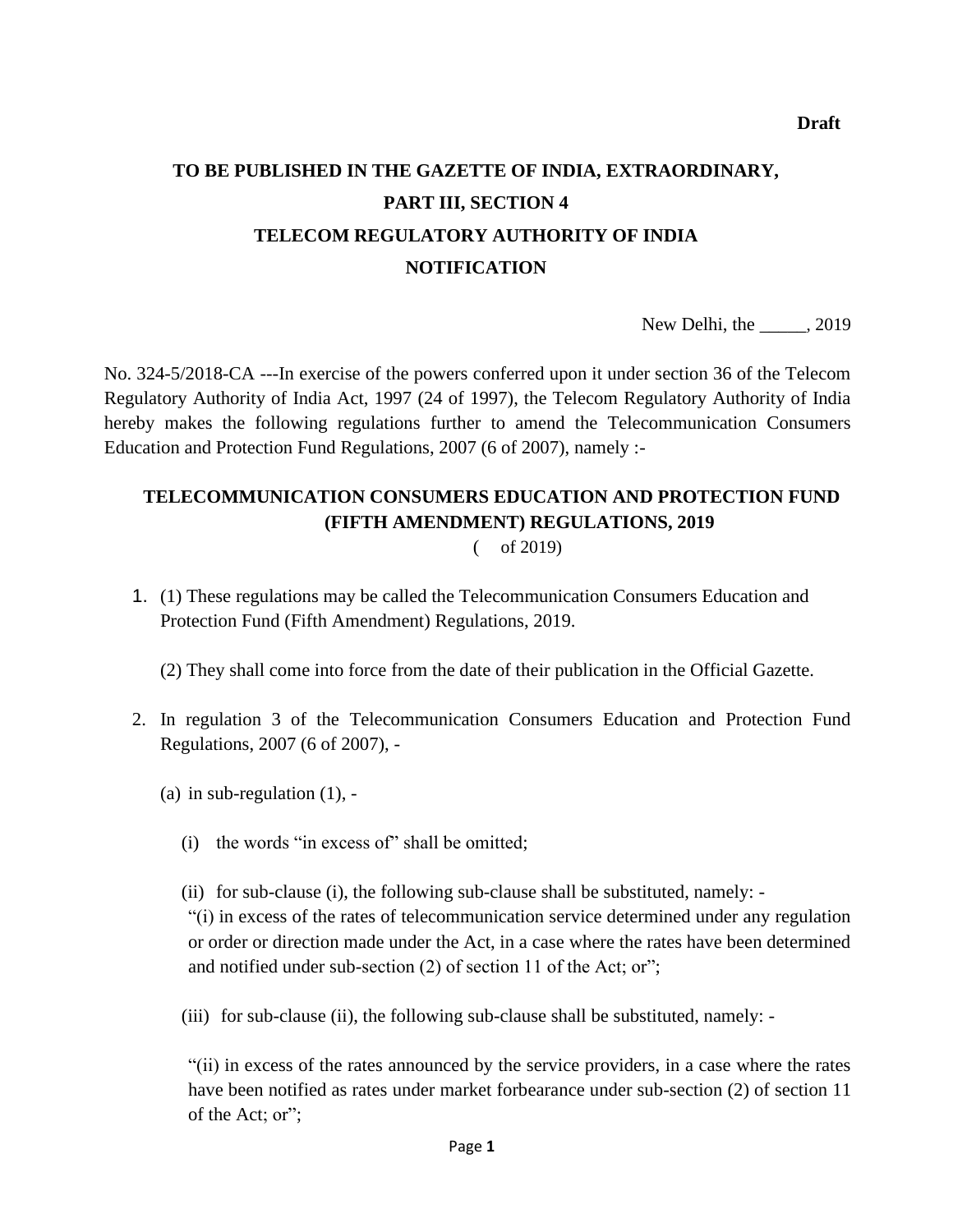- (iv) after the sub-clause (ii) and before the words "which has not been refunded", the following sub-clause shall be inserted, namely: -
	- "(iii) which has become refundable to the consumer."
- (b) in sub-regulation (2), the words and numbers "sub-clauses (i) and (ii) of " appearing after the words "Any amount referred to in" and the words and numbers "sub-clause (i) or subclause (ii) of" appearing in the proviso shall be omitted.

#### **(S.K. Gupta) Secretary, TRAI**

Note 1---- The principal regulations were published vide Notification No. 322/4/2006-QoS (CA) and published in the Gazette of India, Extraordinary, Part III, Section 4 dated  $15<sup>th</sup>$  June, 2007.

Note 2----The principal regulations were amended vide notification No. 322-8/2010-CA and published in the Gazette of India, Extraordinary, Part III, Section 4 dated 7<sup>th</sup> March, 2011.

Note 3----The principal regulations were amended vide notification No. 324-2/2013-CA and published in the Gazette of India, Extraordinary, Part III, Section 4 dated  $10^{th}$  July, 2013.

Note 4----The principal regulations were amended vide notification No. 324-2/2013-CA and published in the Gazette of India, Extraordinary, Part III, Section 4 dated  $26<sup>th</sup>$  June, 2014.

Note 5----The principal regulations were amended vide notification No. 324-5/2018-CA and published in the Gazette of India, Extraordinary, Part III, Section 4 dated 18<sup>th</sup> July, 2018.

Note 6----The Explanatory Memorandum explains the objects and reasons of the Telecommunication Consumers Education and Protection Fund (Fifth Amendment) Regulations, 2019 ( of 2019).